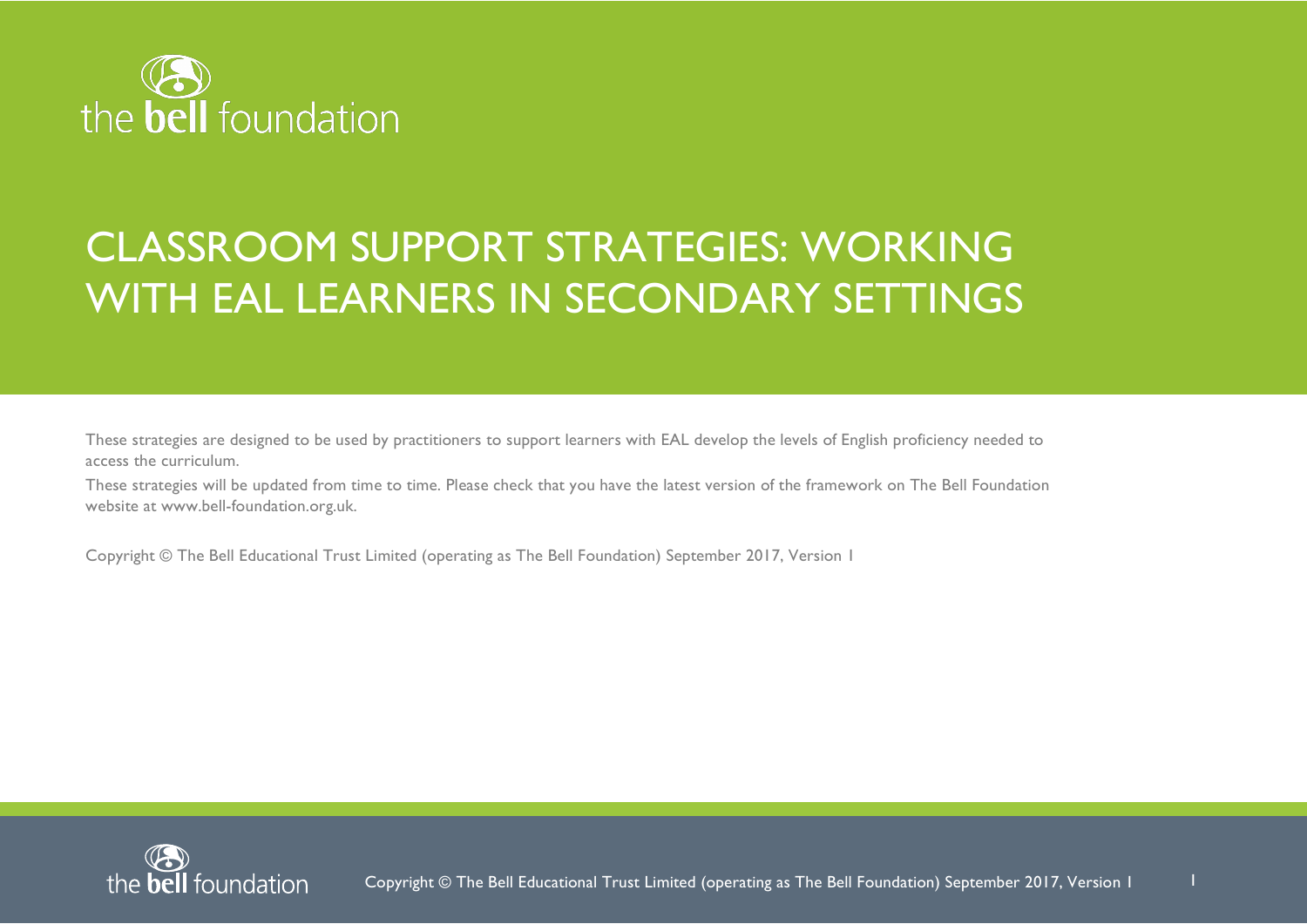# Acknowledgements

The Bell Foundation was established in 2012 and is working to overcome exclusion through language education in the UK. The Bell Foundation is a charity and focuses on two thematic areas: children with English as an Additional Language and offenders whose first language is not English.

The Bell Foundation would like to thank Andrea Osborne, Deborah Owen, Emma Parsons and Ruth Wilson for their work on these classroom support strategies.

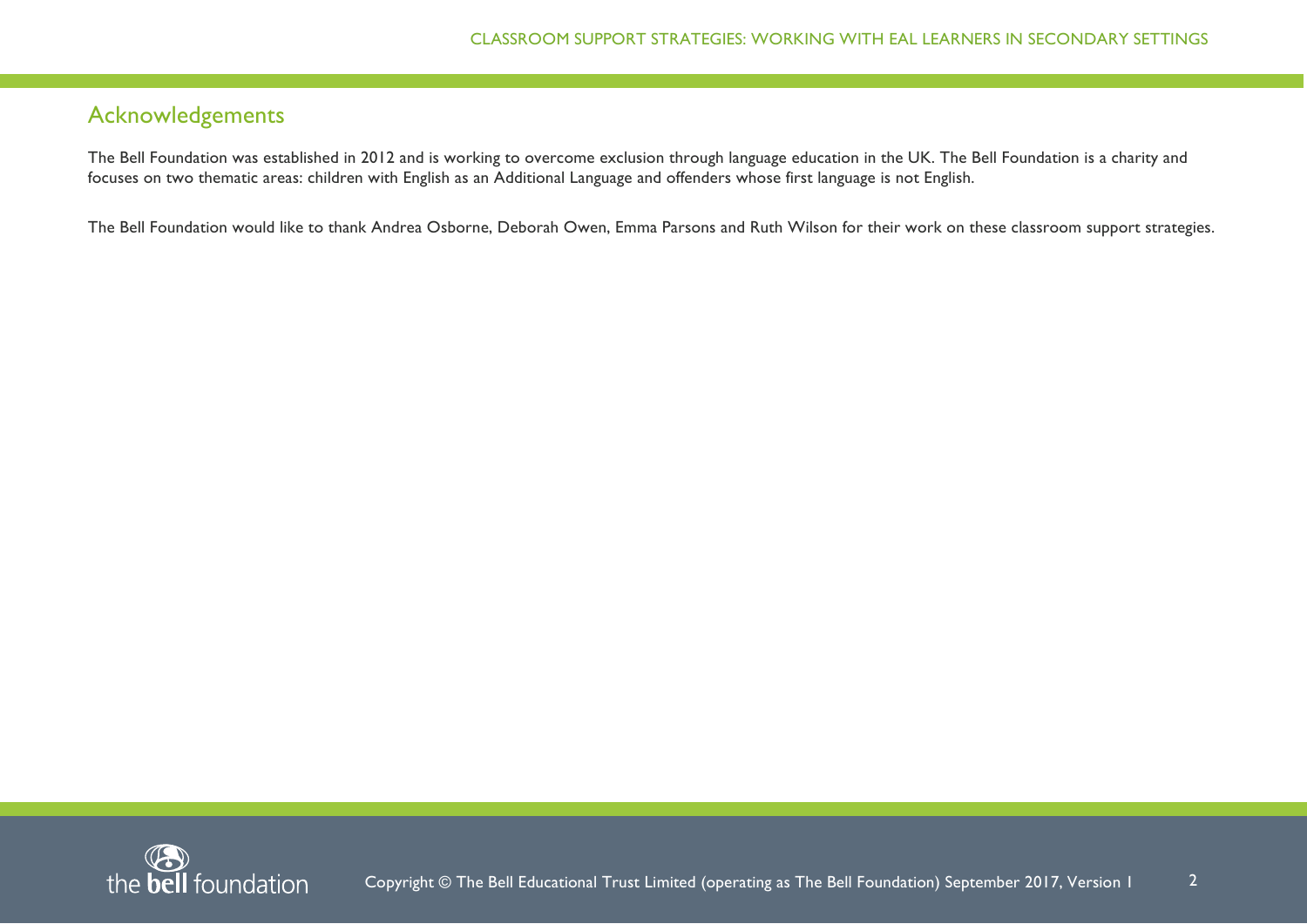# Copyright

Copyright and all other intellectual property rights in these classroom strategies and related materials are owned by The Bell Educational Trust Limited (operating as The Bell Foundation). The Classroom Support Strategies: Working with EAL Learners and related materials are protected by copyright laws around the world that prevent unauthorised copying, adaption and other uses of them. All such rights are reserved. The Classroom Support Strategies or related materials may not be reproduced for financial gain or commercial purposes without the prior written agreement of The Bell Foundation. If you print off, copy or download any part of the strategy document or related materials in breach of these terms of use, your right to use the Classroom Support Strategies: Working with EAL Learners and related materials will cease immediately and you must, at our option, return or destroy any copies of the materials you have made.

Copyright © The Bell Educational Trust Limited (operating as The Bell Foundation) September 2017, Version 1

The Bell Educational Trust Limited is a charitable company limited by guarantee number 1048465 established on 5 April 1972 and also a charity registered with the Charity Commission number 311585

The Bell Foundation, Red Cross Lane, Cambridge CB2 0QU www.bell-foundation.org.uk

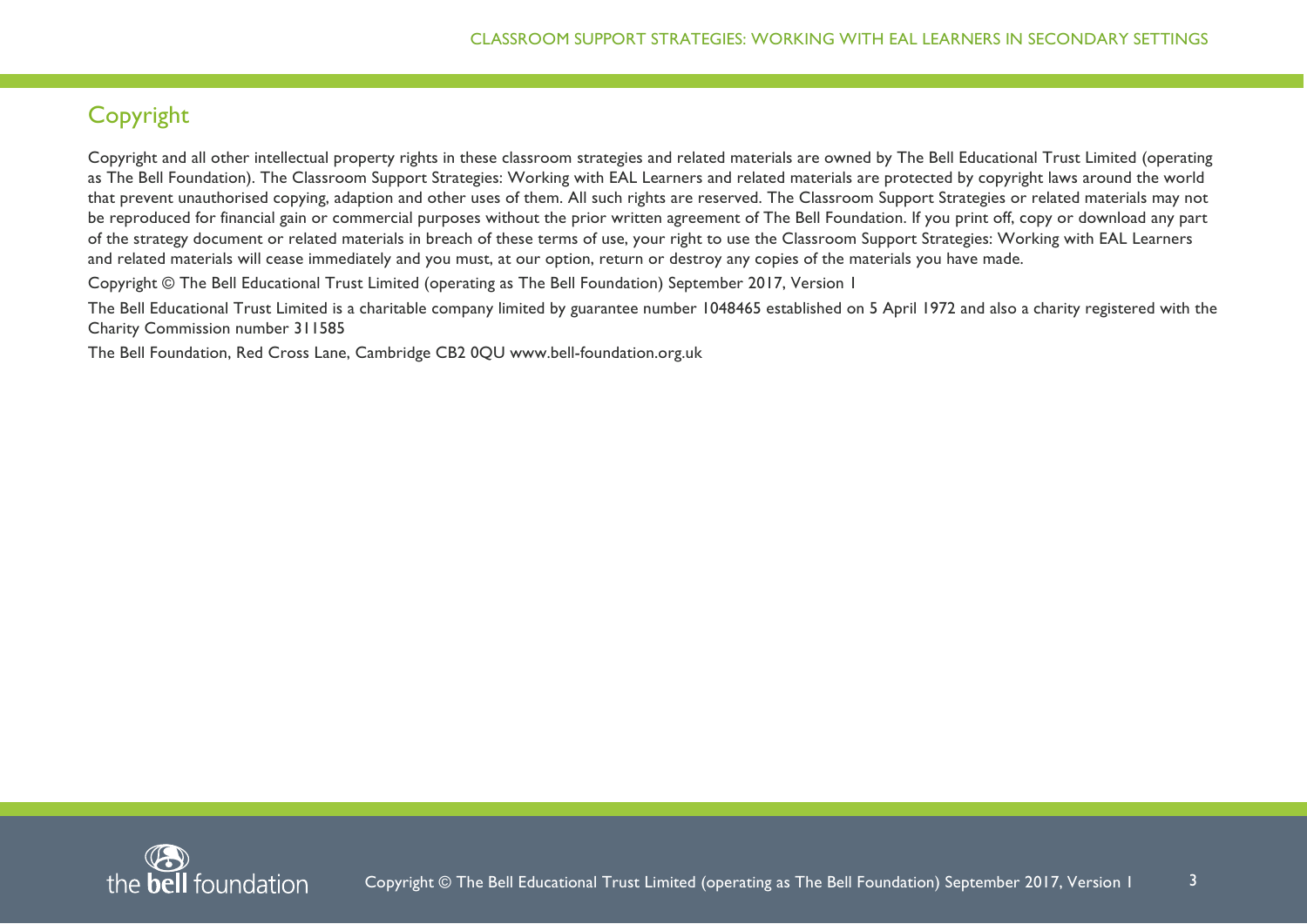# Introduction to Classroom Support Strategies: Working with EAL Learners

The Bell Foundation has developed a set of classroom support strategies intended to work alongside the EAL Assessment Framework for Schools. These strategies are designed to be used by teachers, teaching assistants (TAs) and other practitioners to help EAL learners develop the levels of English proficiency needed to be successful in accessing the curriculum.

#### Can the Classroom Support Strategies be used alongside the EAL Assessment Framework for Schools?

Yes. The classroom support strategies map directly onto the relevant individual descriptors within the EAL Assessment Framework for Schools and provide highly practical ways to support EAL learners at each stage of their language development. They help bridge the gap between EAL learners and those pupils who have English as a first language.

#### How are the classroom support strategies organised?

There are two sets of classroom support strategies, one set for primary and one set for secondary. The strategies cover the four strands of language knowledge and use Listening Speaking Reading and Viewing Writing

Just as in The EAL Assessment Framework for Schools, the strategies adopt the same 5 band scales of English language proficiency:

New to English/Beginning Early Acquisition/Emerging Developing Competence/Expanding Competent/Diversifying Fluent

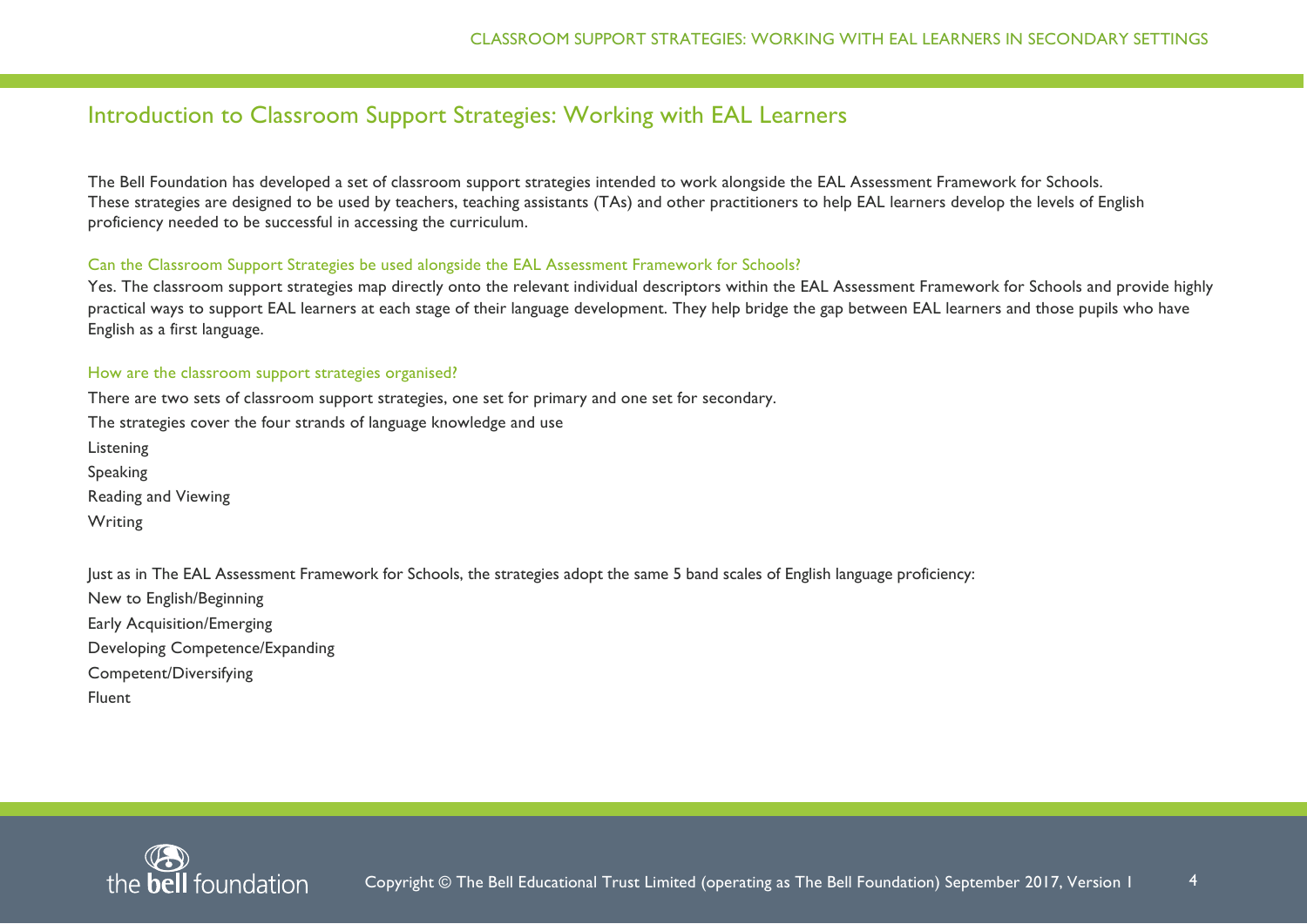For each band the classroom support strategies are organised under five headings:

Classroom Organisation – These strategies are often small but significant adjustments to daily classroom management, which can make a huge difference to the learning of a pupil with EAL. Many of the strategies under this heading require no special preparation or materials.

On-going Differentiation – Some of these strategies refer to ways of adjusting how we communicate with the learner and present information to them, others suggest adaptations to learning content which take place at the lesson-planning stage. Most of these adaptations are likely to benefit other learners in the class by making learning content more accessible. This section is also to do with providing opportunities for the learner to experience and practise English in different situations.

Language Focus – As well as exposure to the English language through hearing, seeing and using it in school, EAL learners require opportunities to actively develop their English language through explicit, targeted language development work. Much of this work can be undertaken whilst undertaking normal classroom activities, where the vocabulary, grammar, style, pronunciation and structure of the English language is presented within an authentic context.

Marking and Feedback – The classroom support strategies within this section focus on providing EAL Learners with feedback to help develop their English Language proficiency. These strategies should help guide EAL learners to a better understanding of their strengths and weaknesses and target areas that need work.

Communication with Home - The classroom support strategies in this section signpost a number of easy ways to develop first language skills and aid English language acquisition.

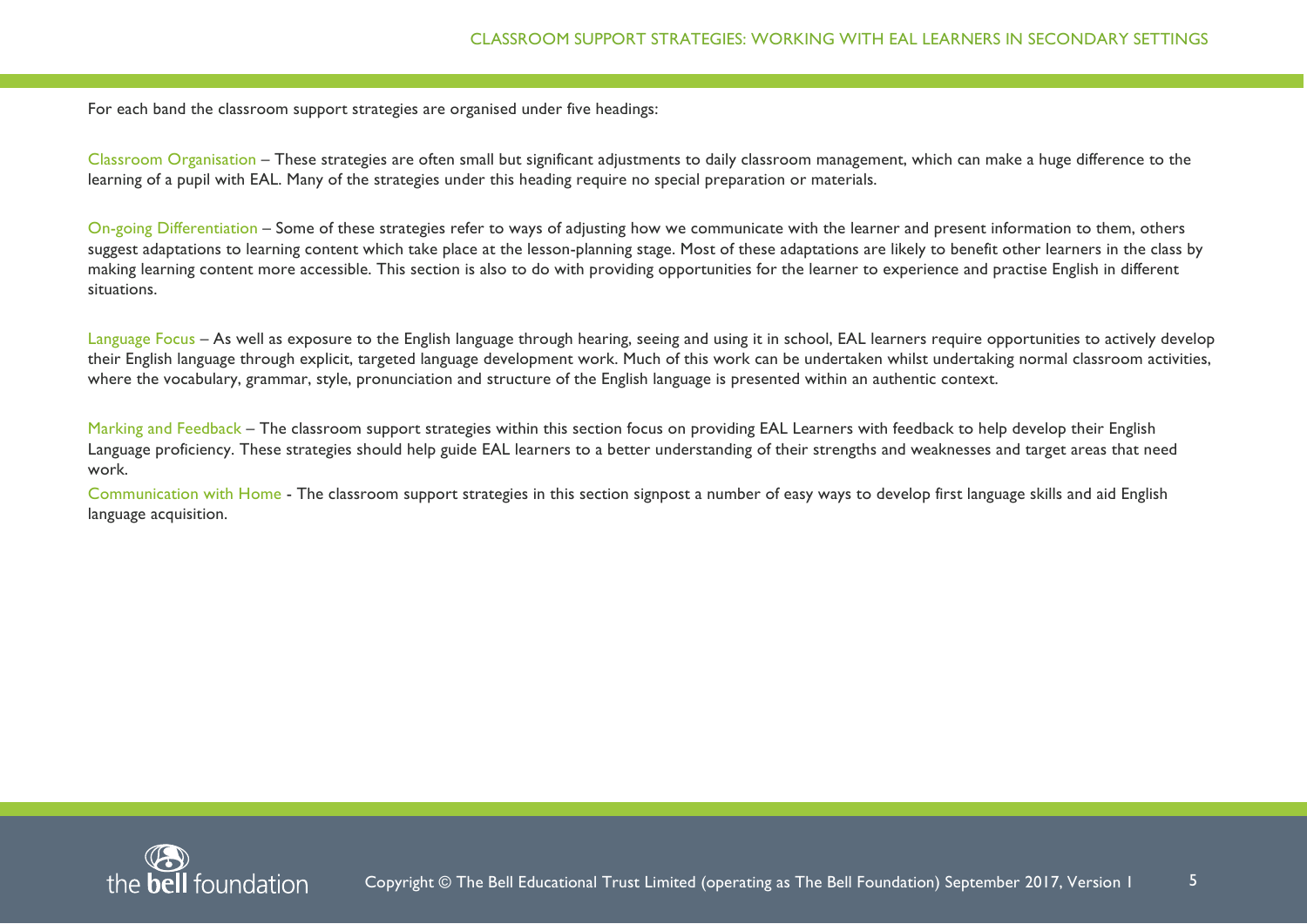# **BAND A - New to English/Beginning**

# **Listening (Understanding)**

Engaging in highly scaffolded listening activities, learning basic classroom language and linking sounds to actions and meanings

# **Speaking**

Emerging competence in basic oral expression

# *Classroom organisation*

- In the early stages provide opportunities for someone who speaks the EAL learner's frst language e.g. a teaching assistant (TA), older learner or sibling to visit and mentor the learner in class
- Sit the EAL learner near the front, where they can see your face straight on. This will ensure they can hear properly and pick up visual clues from facial expression
- Pair the learner with **first language** buddies to support understanding
- Sit the learner next to other students who are supportive language role models (groups of 3 tend to work well; sit the learner with a pair who have been briefed to include and support them)
- Involve the learner in routine classroom tasks (handing out books, etc.)
- Keep paper/mini-whiteboard to hand for quick drawings, sentence-drafting, oral prompts, key words, etc.

# *Ongoing differentiation*

- Speak to the learner using normal speed, stress and intonation, or a little slower if you tend to speak quickly
- Use your facial expression, tone of your voice, your body (gestures, quick mimes) to make meaning clear
- When speaking at length, repeat and recap main points
- Use a limited range of instruction language and question forms. Keep instructions clear and to the point
- Use concrete examples to talk about abstract ideas or concepts
- Allow thinking time in order to elicit a more detailed/accurate response
- Provide opportunities to speak and respond to questions even if the learner is not talking (a non-verbal period is normal)
- When explaining and responding to questions from the learner, use this as an opportunity to extend the learner's range of language and **model** new language
- Engage the learner in 1-1 discussion about the learning content. Use this as an opportunity to reinforce key language from the lesson (vocabulary, grammar, pronunciation) and to actively support development of comprehension and fuency
- Encourage the learner to talk about what they are doing or have done in the lesson in order to assess the extent of their understanding of a specific task
- Target the learner for simple differentiated Yes/No questions, plan to do this daily
- Allow the learner to discuss what they have heard with another speaker of their **first langaage**, if available
- Use **collaborative activities** as a way of encouraging exploratory talk and thinking between students. Activities that may help scaffold talk could be sorting/matching/ spotting/sequencing activities, or use of **graphic organisers**
- During **group work**, remind peers to use accessible language, speak clearly and give the learner opportunities to speak
- Use **speaking frames** or **sabstitation tables** as support for joining in, e.g. brainstorms, whole-class discussions, plenaries
- Include active listening tasks in lessons as a starter, e.g. true or false, odd one out
- Encourage active listening that refects real life situations and involve the listener playing a key part in shaping of the conversation. Activities might include giving the learner a list of key information to listen for or asking them to paraphrase what they have heard
- Provide opportunities to listen with a purpose, e.g. **take notes, complete a diagram, fill gaps**
- Use supportive lesson resources, e.g. **cards to match, pictare-sorting**, sentence-ordering to familiarise the learner with key vocabulary that will appear in the text they are about to listen to
- Use any available comprehension supports such as **images, artefacts** and textbook diagrams
- Provide a **bilingual dictionary** if the learner is literate in their first language
- Use online tools, such as **Quizlet** to present and provide practice in using the key vocabulary, phrases or language structures needed for a particular lesson. By using **Flipped Learning** pupils can undertake some of the learning outside of the classroom allowing more time in class to focus on key lesson content

# *Language focus*

- Plan for, teach and **model** vocabulary, language structures and sounds/combinations of sounds needed for topic, task and/or genre (see examples of planning for language in lesson plans on the **EAL Nexas** website)
- Identify the language functions, structures and vocabulary needed for the task, and provide **scaffolding**, for example:
	- o Greeting: repeat daily social language exchanges: *hello, good morning, please, thank you* (not all languages have separate words for this). **Model** this by repeating the same exchanges with other learners
	- o Naming/identifying key classroom and school areas/objects/people, *This is a…, It's a…*
- Teach key language needed for classroom and school areas/objects/people; words/phrases for basic survival/needs/wants. Use visuals e.g. fashcards
- or classroom signs to reinforce the learning of this language
- Within longer instructions, include signposts such as *firstly, then*
- Ensure any key words for a lesson are taught, translated, accompanied by **pictares** or looked up in a **daal-langaage dictionary** before the lesson etc.
- Teacher/TA to become familiar with key features of the learner's language in order to predict, understand and address some of the problems the learner may have with areas, such as pronunciation, grammar and vocabulary. A useful reference book is: Smith, B and Swan, M. (2001). Learner English: A Teacher's Guide to Interference and Other Problems: Cambridge University Press
- Help the learner to make links between frst language and English. This can be achieved through use of bilingual dictionaries, discussions in frst language with a peer who shares the same language or by making own bilingual glossaries. Activities/tools such as these can help increase the learner's understanding of how language works, develop English as an Additional Language and support access to the curriculum
- . Move away from closed to open-ended questions that require a more detailed response, *e.g. Closed question Do you like pizza? Open question What food do you like?*

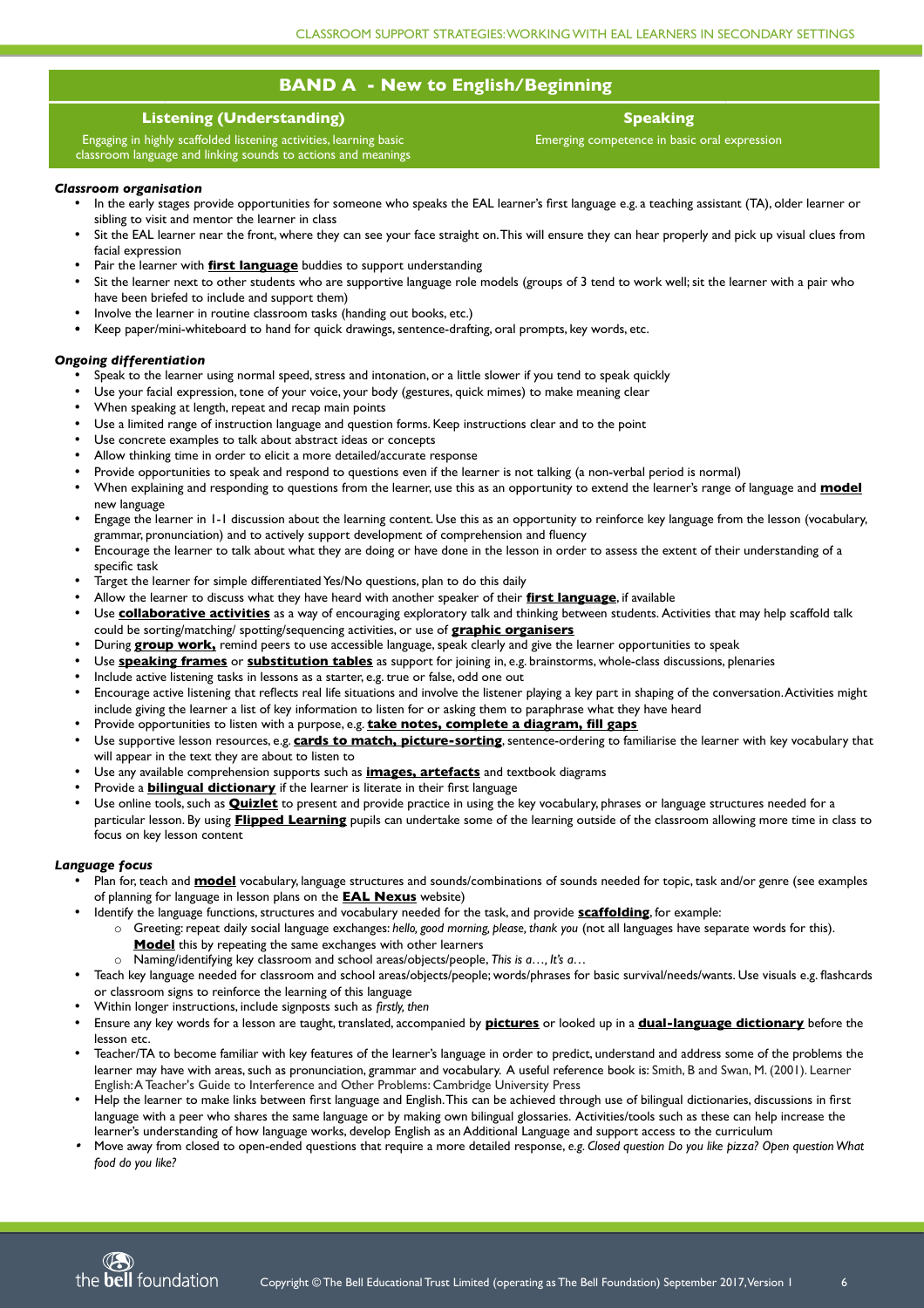#### *Marking and feedback*

- Respond positively when the learner attempts to speak spontaneously, says more complex or extended sentences, uses modelled sentence patterns, etc.
- Correct inaccurate attempts to use more complex language by repeating what the learner has said using the correct language form, e.g. *'I not have pen.' 'You don't have a pen? Look, I've got three pens.'.*
- Provide a range of opportunities for the learner to check comprehension, e.g. by repeating in their own words, asking peers, writing down what the key message is etc.
- Use the speaking and listening descriptors from bands A and B in **the EAL Assessment Framework for Schools** to check progress and set appropriate targets that promote learning

#### *Communication with home*

- Overcome communication barriers with parents by making school information clear and accessible through the use of visuals, clear language and use of translations where necessary
- Keep parents informed of topics being covered in class and encourage them to discuss and research these in their **first langaage**
- Send home visual vocabulary flashcards relating to topics being covered in class, and provide ideas on how to play games with them. See EAL Nexus **flashcards**
- Give parents details of useful websites for learning English and for help with homework such as **Learn English Teens**, making sure these are age-appropriate in content and appearance
- Use the student planner or a dedicated notebook to communicate with home. Keep English simple or write messages in frst language if you can arrange this
- Encourage parents to switch on the subtitle function on the home TV so the learner can listen to and read the English as they watch
- Ask parents not to insist/expect their child speaks English at home; if the child dismisses their first language in favour of English, encourage parents to keep using the frst language themselves and to explain how important it is to maintain it

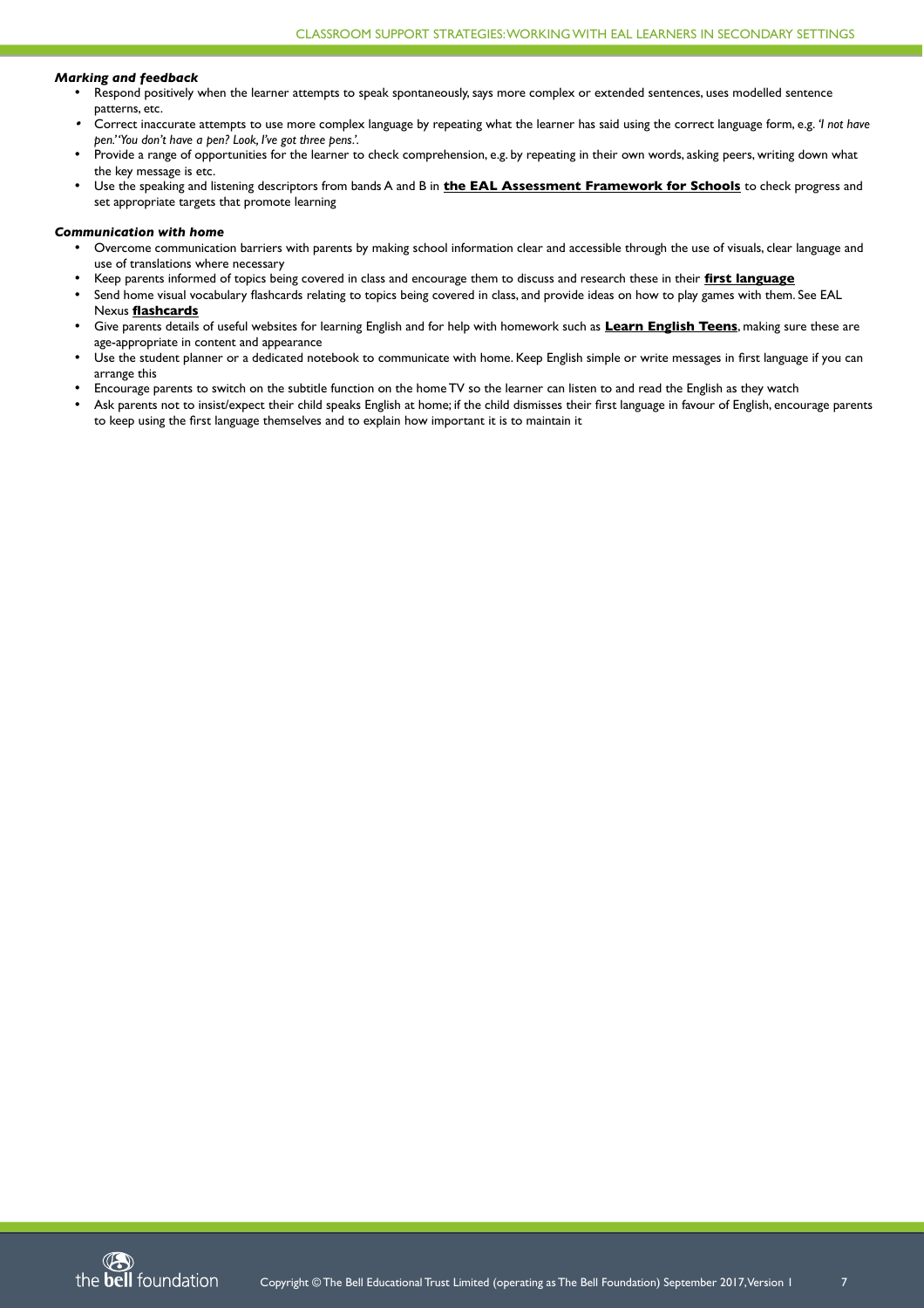# **BAND A - New to English/Beginning**

# **Reading and Viewing**

Showing little or no knowledge of written English; taking first steps to engage with written and digital texts in English

- Print slides from the whole-class teaching screen so the EAL learner can refer back to them
- Train the learner to put date, title, underline, etc.
- Allow learners with the **same language** to sit and work together at certain points in the lesson

# **Writing**

Demonstrating competence in managing basic, simple and isolated phrases

#### *Classroom organisation*

#### *Ongoing differentiation*

- Show the learner how to navigate a non-fiction book, dictionary or textbook
- Make sure any writing on the board is clear and set out helpfully, e.g. bullet points, full sentences, letters formed clearly
- Read out any text written on the board and on handouts clearly and slowly
- Provide plenty of **visual** support for writing, e.g. pictures to describe, storyboard to recount events
- Teach **vocabulary** in books/texts before reading, providing a translation or encouraging learners to look up the words
- Use paired/group **reading** to encourage the learner to read material that may be just above their reading level, build up oral skills and learn new vocabulary
- Use colour-coding to **highlight key info**rmation in reading texts
- Practise **active reading** strategies, e.g. prediction, scanning for key info, using prior knowledge
- Prior to writing, offer the learner an oral 'rehearsal' opportunity
- Supply construction aids such as **writing frames**, **sabstitation tables**, sentence starters and **flow charts**
- Allow learners to write in their language, particularly if they want to show you that they can do the task (e.g. write a ghost story, critique a painting, explain a phenomenon) in their frst language. Give this equal status to other learners' writing
- Encourage the learner to make a personal bilingual dictionary of subject-specifc language for each subject
- Provide bilingual fiction books if possible/available
- Provide **bilingaal dictionaries** and access to Google Translate (good for single and simple sentences) and Google Images
- Where possible, provide reading/writing tasks that have some link with main class topics. There are many curriculum-related tasks/resources on

the **EAL Nexas** website or resources can be created quickly using software such as **Commanicate in Print**

- Use **Directed Activities Relating to Text (DARTs)**, for example:
	- o Sorting/matching/ spotting/sequencing activities using **graphic organisers**
	- $\circ$  Labelling choosing/matching/writing
	- o Activities with missing words, phrases or sentences
	- o Cut up text/pictures for learner to re-sequence

#### *Language focus*

- Highlight regular phonics patterns and any common exceptions
- On **vocabulary** lists, give subject-specific vocabulary in a typical sentence context, not just as single words
- Model and highlight the use of punctuation to demarcate clauses and sentences
- Point out any words or phrases used that are from spoken or informal English, supplying alternatives if needed
- Model and highlight the structure of a paragraph, e.g. topic sentence and development, linking ideas to other paragraphs
- Help learners who are literate in their frst language to gradually build up a set of **flashcards** with high frequency words in English on one side and a translation on the other side

#### *Marking and feedback*

- Be aware that the learner may be able to match letters to their sounds when reading but may not understand what they have read
- Positively acknowledge attempts at content and understanding the task, regardless of errors
- Ask the learner to review what they have read and retell it in their own words
- Check comprehension by using stop-check-discuss, asking the learner to explain a word or phrase they have read
- Encourage the learner to identify **vocabalary** and ideas that they have read and not understood. Ask the learner to highlight key words within a text and then research these for homework
- Ask the learner to read out, review and improve what they have just written
- . When marking writing, comment frst on content/message then on accuracy. Use simple English for comments.
- 
- Where there are many written errors, write out a correct rendering of the whole text, rather than just correcting errors on the learner's work
- Use the reading and writing descriptors from Band A and B of **the EAL Assessment Framework for Schools** to check progress and set appropriate targets that promote learning

#### *Communicate with home*

- Overcome communication barriers with parents by making school information clear and accessible through the use of visuals, clear language and use of translations where necessary
- Write the homework down clearly in simple English in the learner's student planner. Write down in first language if possible
- Give parents useful websites for EAL learners, such as **Learn English Teens** and **BBC Bitesize KS3** and **GCSE bitesize**, making sure these are age-appropriate in content and appearance
- Actively encourage parents to teach and develop **first language** literacy skills
- Encourage the family to join the local public library to borrow books and DVDs as well as use the ICT facilities

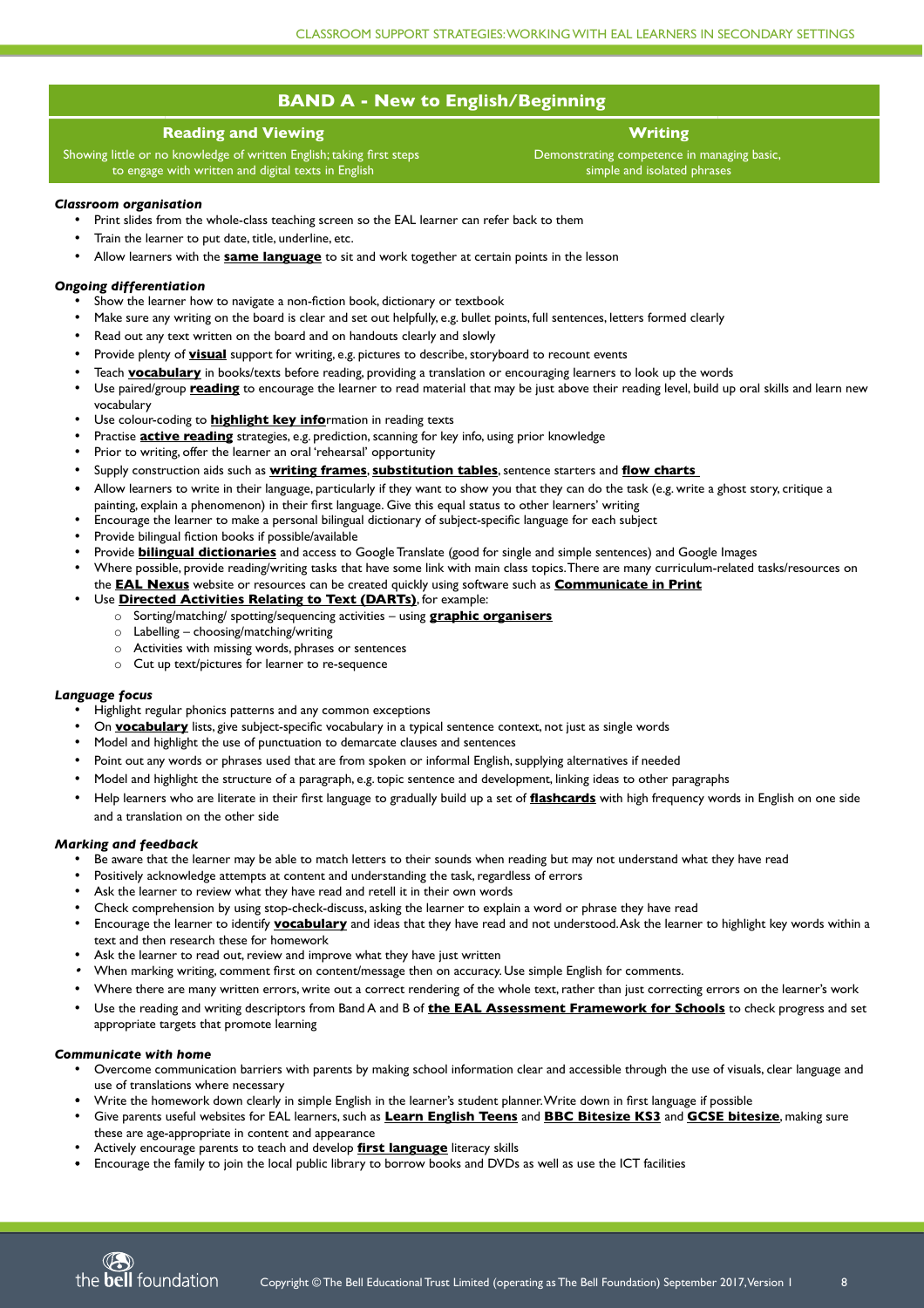# **Listening (Understanding)**

Demonstrating greater autonomy in processing speech

**Speaking**

Oral competence includes emerging ability to respond verbally in interactions with others

# *Classroom organisation*

- Pair with **first language buddies** to support understanding, and sit the EAL learner next to other learners who are supportive language role models (groups of three tend to work well; sit the learner with a pair who have been briefed to include and support them)
- Print slides from the whole-class teaching screen so the EAL learner can refer back to them
- Train the learner to put date, title, underline, etc.
- Allow learners with the **same language** to sit and work together at certain points in the lesson
- Enable the learner to take on a range of roles and responsibilities within group work, for example timekeeper or note keeper

# *Ongoing differentiation*

- Plan for, teach and **model** vocabulary, language structures and sounds/combinations of sounds needed for topic, task and/or genre (see examples of planning for language in lesson plans on the **EAL Nexas** website). Identify the language functions, structures, pronunciation and vocabulary needed for the task, and provide **scaffolding**, for example:
	- o Narrating/reporting: *I have maths in M23 after break… We made an electric circuit…*
	- o Naming/identifying key classroom and school areas/objects/people, *This is a…, It's a…*
	- o Expressing likes and dislikes: *I like… I don't like… very much… a little bit… I don't mind* vs *I don't care*
- Highlight subject and topic specifc **vocabalary**
- Be alert to and clarify any misunderstandings arising from use of common idioms, e.g. *cut that out, pull your socks up*
- Speak to the learner using normal speed, stress and intonation, or a little slower if you tend to speak quickly
- When speaking at length, repeat and recap main points
- Keep instructions clear and to the point
- Use concrete examples to talk about abstract ideas or concepts
- Allow thinking time in order to elicit a more detailed/accurate response
- Keep providing opportunities to speak and respond to questions even if the learner is not talking (a non-verbal period is normal)
- When explaining and responding to questions from the learner, use this as an opportunity to extend the learner's range of language and **model** new language for them
- Engage the learner in 1-1 discussion about the learning content. Use this as an opportunity to reinforce key language from the lesson (vocabulary, grammar, pronunciation) and to actively support development of comprehension and fuency
- Encourage the learner to talk about what they are doing or have done in the lesson in order to assess the extent of their understanding of a specific task
- Ask follow-up questions to elicit more information. Target the learner for daily, differentiated simple factual Who, What, Where, When questions connected to classroom topic
- Allow the learner to discuss what they have heard with another speaker of their **first langaage**, if available
- Use **collaborative activities** as a way of encouraging exploratory talk and thinking between students. Activities that may help scaffold talk could be sorting/matching/ spotting/sequencing activities, or use of **graphic organisers**
- During group work, remind peers to use accessible language, speak clearly, give the learner opportunities to speak
- Use **speaking frames** or **sabstitation tables** as support for joining in, e.g. brainstorms, whole-class discussions, plenaries
- Include active listening tasks in lessons as a starter, e.g. true or false, odd one out
- Encourage active listening that refects real life situations and involves the listener playing a key part in shaping of the conversation. Activities might include giving the learner a list of key information to listen for or asking them to paraphrase what they have heard.
- Provide opportunities to listen with a purpose, for example listening for the main idea or listening for more detail. The learner could be asked to **take notes, complete a diagram or fill gaps** with key information from a listening task
- Use supportive lesson resources that break down learning into manageable chunks and enable greater access to lesson content, e.g. **cards to match, pictare-sorting** , sentence-ordering
- Use any available comprehension supports such as **images, artefacts** and textbook diagrams
- Provide bilingual fiction books if possible/available
- Provide **bilingaal dictionaries** and a simple English-only dictionary , e.g. **Oxford Essential Dictionary** for EAL learners
- Teacher/TA to become familiar with key features of the learner's language in order to predict, understand and address some of the problems the learner may have with areas, such as pronunciation, grammar and vocabulary. A useful reference book is: Smith, B and Swan, M. (2001). Learner English: A Teacher's Guide to Interference and Other Problems: Cambridge University Press

# *Language focus*

- 
- Clarify any language forms or vocabulary that are not Standard English (SE) and if necessary teach a SE alternative
- Encourage the learner to be aware of small differences in **vocabalary** and to express themselves appropriately and precisely, e.g. high/tall

## *Marking and feedback*

- Find opportunities to check comprehension levels, e.g. ask the learner to feedback orally to a third party, summarise their group's work to you or explain something to a late arrival
- Encourage self-correction by the learner (e.g. '*Hmm, do we say I catched the ball?')*
- . Respond to and acknowledge any attempt at communication. (1) Recast errors. '*I drawed bar chart' 'So, you drew a bar chart*?' (2)
- . Encourage the learner to extend language, for example by asking follow up questions. E.g.: *'So you drew the bar chart. And can you tell me what this bar (point to a bar) shows? (3)* Provide a prompt if needed *'It shows that…'*
- Use the speaking and listening descriptors from bands B and C in **the EAL Assessment Framework for Schools** to check progress and set appropriate targets that promote learning



# **BAND B - Early Acquisition/Emerging**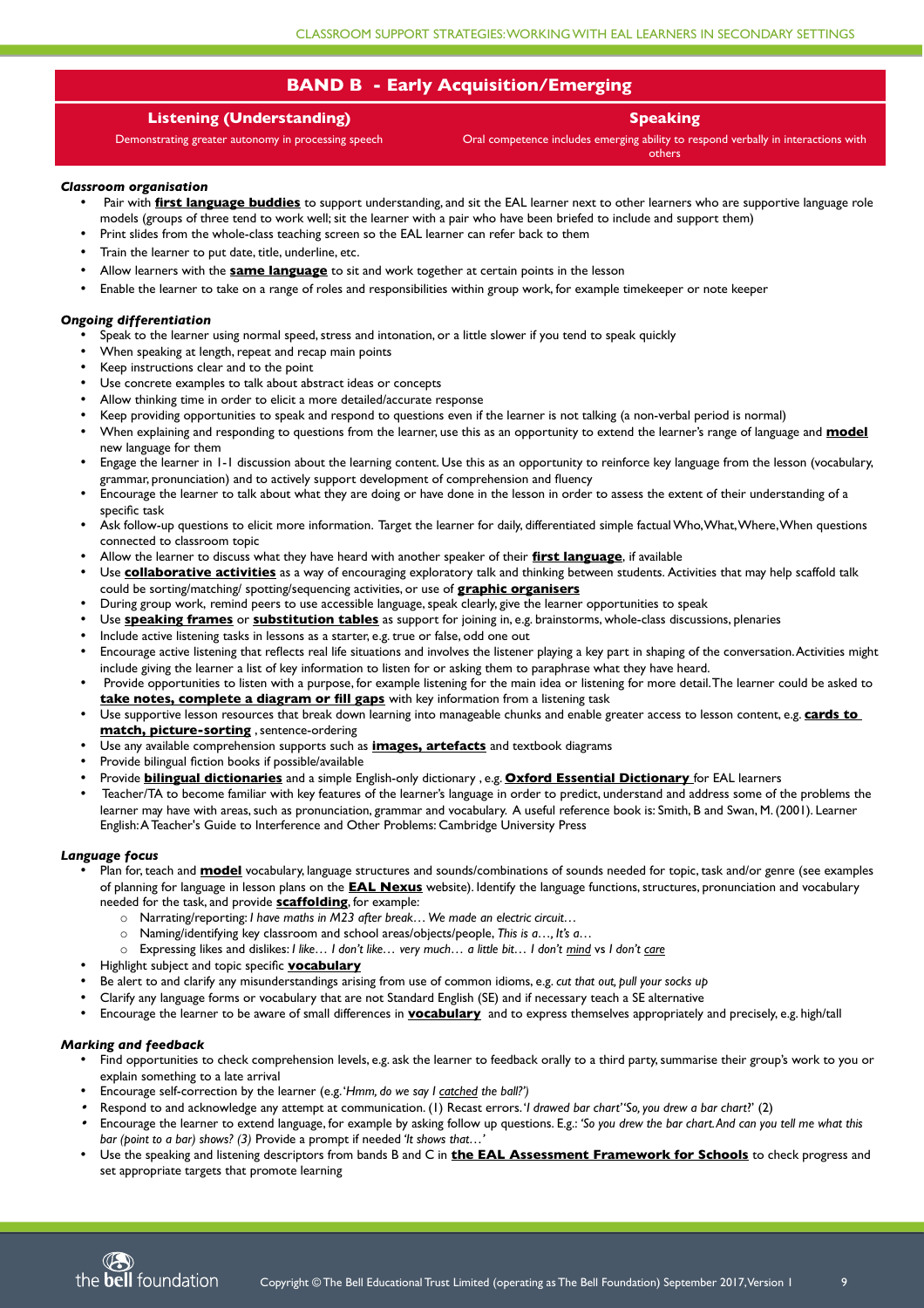#### *Communication with home*

- Overcome communication barriers with parents by making school information clear and accessible through the use of visuals, clear language and use of translations where necessary
- Continue to encourage parents to make sure the learner has age-appropriate listening and speaking competence in first language if possible
- Provide recommendations of websites for practising English at home, such as **Learn English Teens**
- Ask parents to talk with their child in their **first langaage** about what they are currently learning in school

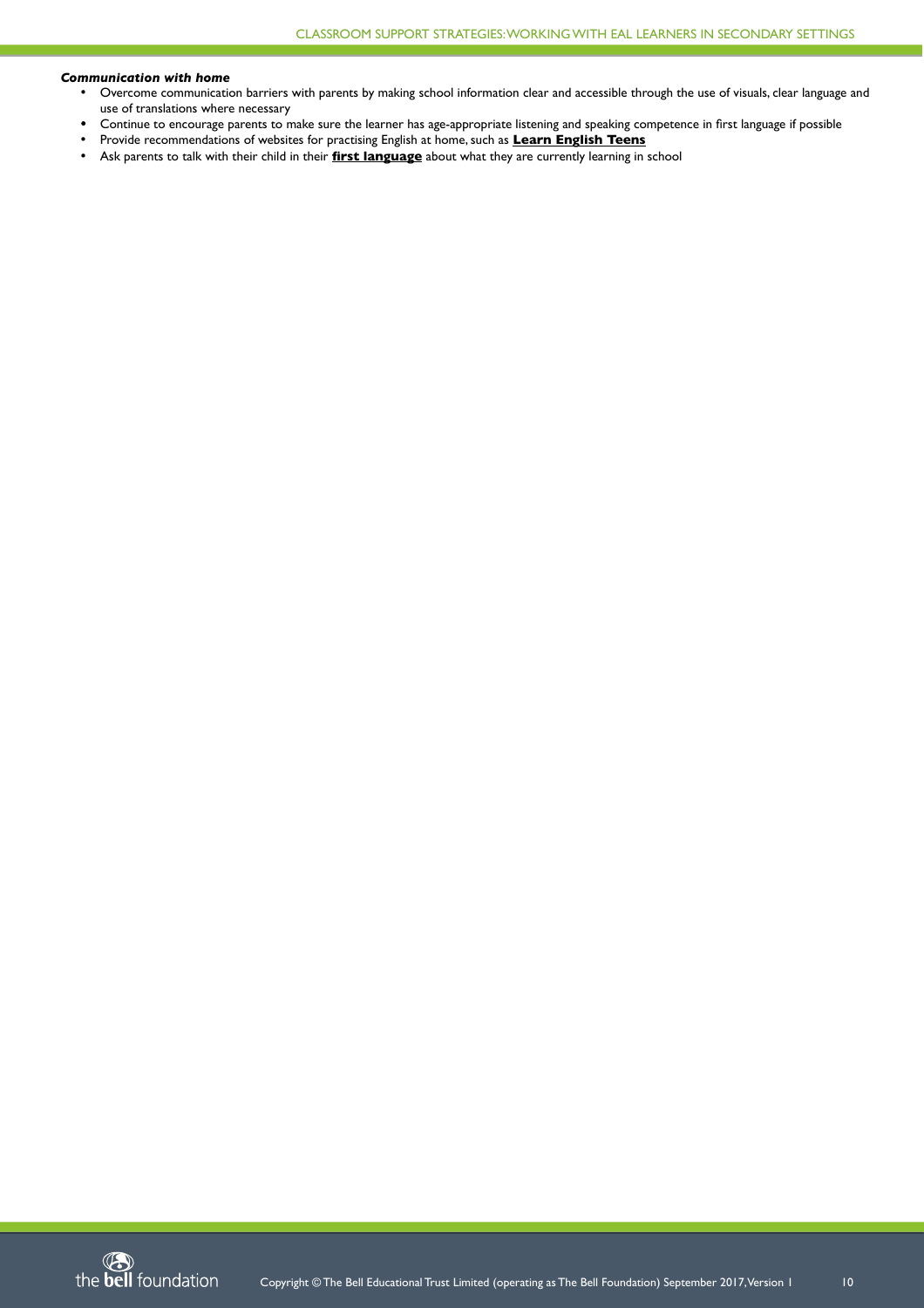# **Reading and Viewing**

Making sense of written text at word and phrase/sentence level, using visual information to decipher meaning

**Writing**

Demonstrating competence in producing simple sentences and paragraphs on familiar topics conforming to taught expectations

## *Classroom organisation*

- Ensure the learner has a reading book in English at her/his level of reading competence
- Place the learner with supportive language role models in **pairs and groups** as much as possible. This is crucial for developing language and facilitating friendships

## *Ongoing differentiation*

- Teach **vocabulary** in books/texts before reading, providing a translation or encouraging the learner to look the words up
- Let the learner listen to a soundtrack as they read to support comprehension and to model intonation, stress, etc.
- When setting research, provide a list of headings or questions to focus the learner's reading
- Recommend that the learner opts for the **Simple English Wikipedia** as opposed to the standard Wikipedia (select this from the list of available languages in the menu on the left of content pages)
- Discuss strategies for working out meaning when **reading**, e.g. context, word family, makes sense
- Use **graphic organisers** to support reading and extracting information
- Use **Directed Activities Relating to Text (DARTs)**, for example:
	- o Sorting/matching/ spotting/sequencing activities
	- $\circ$  Labelling choosing/matching/writing
	- o Gap-flling activities with visually-labelled choices
	- o Cut up text/pictures for the learner to re-sequence
- Encourage the learner to take risks in writing, e.g. express more complex ideas, use complex tenses
- Supply construction aids such as **writing frames**, **sabstitation tables**, sentence starters and **flow charts**
- Provide the EAL learner with a dictionary intended for EAL learners, e.g. **Oxford Essential Dictionary**
- Provide **bilingual dictionaries** that are big enough to contain more advanced curriculum-related vocabulary

- Set paired or group writing tasks such as presenting ideas in a logical way, developing topic sentences into paragraphs, building up an overall message
- Encourage the learner to practice entering precise search terms into internet search engines to, e.g. David Bowie career highlights
- Teach the meaning of common abbreviations, such as i.e., e.g., NB, am, pm, etc.
- Focus on the function of key signpost words in a text, such as *although, rather than, instead*
- Use **highlighting** to track a single idea through a whole paragraph or text, showing how one person or thing is re-referred to with *this, which, it, her, the former, both,* etc.
- Prompt the learner to use an increasing range of connectives, verb tenses and structures, e.g. so, therefore, consequently to talk about cause/effect or past simple to talk about fnished past events
- Track how the development of an idea, theme or character happens within a text using connectives. For example, connectives used to shift attention, e.g. *meanwhile, at that very moment* or to inject suspense, e.g. *suddenly, without warning*
- Before writing, prompt the learner to decide/notice which verb tense is needed for the task e.g. past tense for describing completed action in the pasts or present tense to give opinions
- Give practice at building, adapting and extending sentences e.g. model how to change a simple sentence into a compound sentence, using *and, but,* or. Set as an activity for pupils or use sentence starter activities to explore sentence and punctuation variety
- Highlight word groups to support spelling and breadth of **vocabalary**, e.g. know-knowledge, scene-scenic-scenery
- Teach the use of punctuation to add meaning, e.g...!? ''

#### *Language focus*

#### *Marking and feedback*

- Remain aware that the learner may be able to match letters to their sounds when reading but may not understand what they have read
- In marking, comment first on the content/message then on accuracy
- Use the reading and writing descriptors from Band B and C of **the EAL Assessment Framework for Schools** to check progress and set appropriate targets that promote learning
- Encourage the learner to practise their written English using **Write & Improve**. The learner can submit their written work and receive
	- feedback on spelling, vocabulary, grammar and general style

#### *Communication with home*

- Overcome communication barriers with parents by making school information clear and accessible through the use of visuals, clear language and use of translations where necessary
- Continue to encourage parents to develop the learner's **first language** literacy skills
- Keep parents informed of topics being covered in class and encourage them to discuss and research at home in their **first langaage** and/or English
- Give parents useful websites on curriculum topics and for homework (including links on school website), particularly if homework involves internet research
- Provide recommendations of websites for practising English at home, such as **Learn English Teens**, **BBC Bitesize KS3** and **GCSE bitesize**
- If possible, provide frst language versions of English texts for the learner to read at home
- Where possible, use parents' language knowledge to support learning in English, e.g. translating key topic vocabulary



# **BAND B - Early acquisition/Emerging**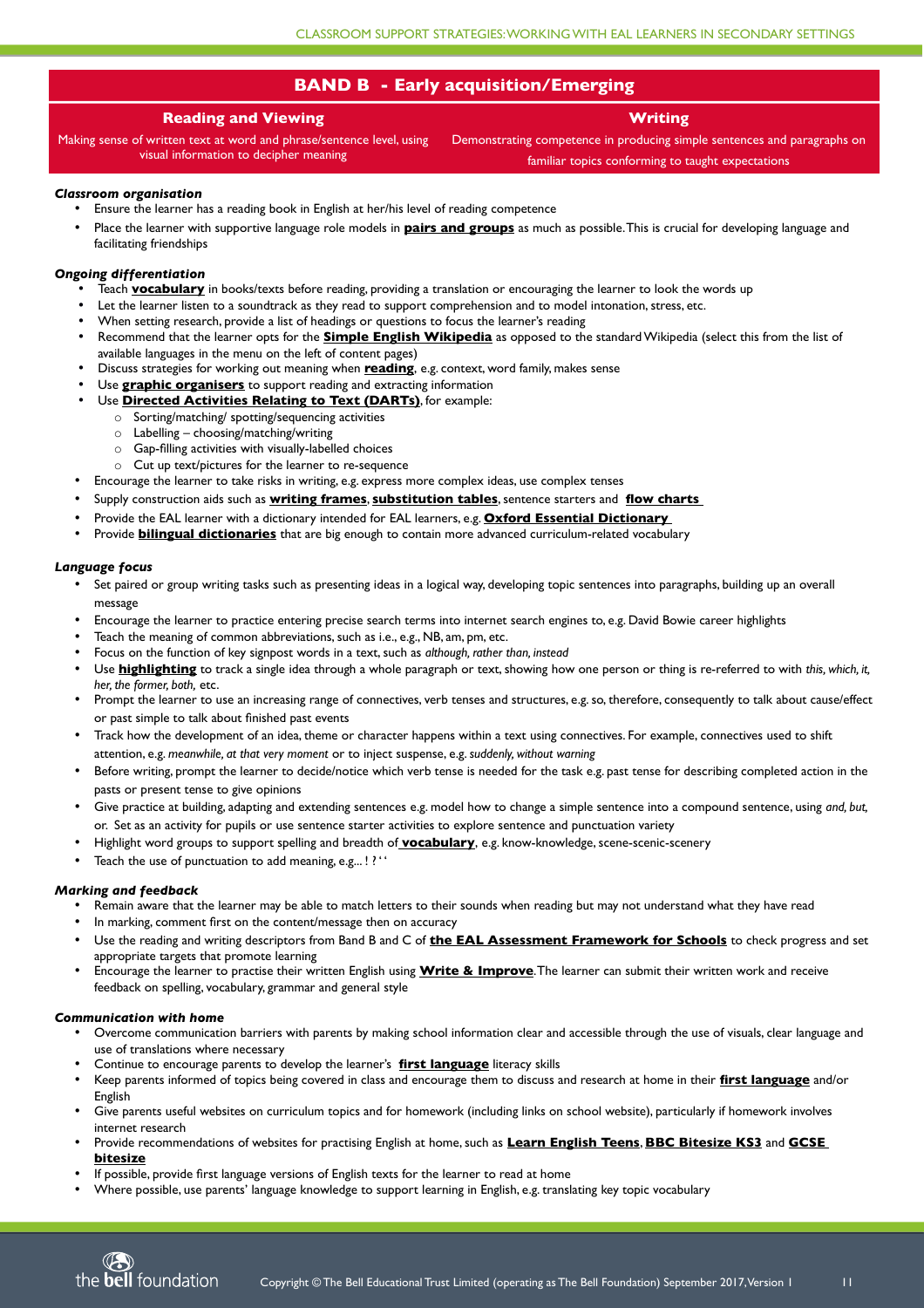# **BAND C - Developing confidence/Expanding**

# **Listening (Understanding)**

Developing more independence in the use of basic listening skills needed to engage with learning

**Speaking**

Emerging competence in spontaneous expression and communication

#### *Classroom organisation*

- Set up opportunities to work on **collaborative activities** in pairs or small groups
- Place the learner with supportive language role models as much as possible. This is crucial for developing language and facilitating friendships

## *Ongoing differentiation*

- Speak clearly, chunk your talk, give thinking time, avoid unnecessary language obstacles (idioms etc.)
- Target the learner for daily differentiated questions connected to the curriculum e.g. allow the learner time to think about a question before asking for an answer, ask how and why questions to push thinking further
- Introduce opportunities to listen to unfamiliar speakers, with exposure to strong accents, more rapid speeds of delivery, complex sentence structures and vocabulary
- Give the learner a specifc focus for listening, such as looking out for persuasive language, formal phrasing
- Encourage the learner to take an active listening stance in group conversations by, for example, asking for their opinion on what has just been said
- Allow the learner to rehearse the delivery of any public speaking the learner needs to do, e.g. give a presentation, participate in assembly
- Set up opportunities for the learner to talk, e.g. explain the maths or science experiment they are doing, join in a formal debate, give a formal presentation to an unfamiliar audience
- Recast errors by repeating back the correct language and encourage extended utterances, through prompting for more information and scaffolded dialogue opportunities in group work
- Ensure the EAL learner has access to, and is encouraged to use, an English dictionary and thesaurus (including online dictionaries designed for English language learners, e.g. **Cambridge Learners' Dictionary**). This is helpful for pronunciation as well as spelling and comprehension

## *Language focus*

- Plan for, teach and **model** vocabulary, language structures and sounds/combinations of sounds needed for topic, task and/or genre (see examples of planning for language in lesson plans on the **EAL Nexas** website.
- Identify the language functions, structures, pronunciation and vocabulary needed for the task, and provide **scaffolding**, for example:
	- o Asking questions: in addition to the question words What? Who? etc., use questions starting do/did or modal constructions could/will should – and create opportunities for the learner to form such questions
	- o Expressing preferences: encourage conjunctions such as *because,* and comparatives, e.g. *I like it because … I prefer… better than…more than…*Teach language for agreeing and disagreeing: I think you're right about… I don't think so because… Maybe it's…
- Actively widen the range of **vocabalary** known by the learner, including exact synonyms, shades of meaning and precise meaning according to context
- Discuss specifc instances of heard language such as sarcasm, irony, 'bad language' etc.
- Discuss how attitudes, viewpoints and perspectives can be conveyed by a speaker non-verbally (tone of voice or intonation), using, for example, radio interviews, TV chat shows
- Focus support on clarifying genre-related language, context-specifc vocabulary. For example, encourage the learner to notice and make a record of key command words in science. Then signpost how they might differ from command words in History
- Prompt the use of the full range of connectives to link ideas, e.g. *and, but, however*, as well as accurate use of *this/that* to refer to earlier points made
- Encourage the learner to begin to verbalise opinions and reactions by asking '*What are you thinking, now I've said that? / I think seven out of ten is a good mark. What do you think?'*
- Use a **Concordancer** to search, access and analyse key language for specific subjects. Teachers can use concordance data to:
	- $\circ$  explore the relationships between words and notice how the language is authentically used
	- o check that the uses and collocations of words are the most frequent, up to date and correct
	- $\circ$  find authentic examples to demonstrate and reinforce the language they are teaching
	- o create tasks and activities based on authentic material

#### *Marking and feedback*

- Target the learner for daily differentiated questions connected to the curriculum and repeatedly check understanding of topic, basic learning intentions, of what to do in a task, etc.
- Use the speaking and listening descriptors from bands C and D in **the EAL Assessment Framework for Schools** to check progress and

set appropriate targets that promote learning

#### *Communication with home*

- Overcome communication barriers with parents by making school information clear and accessible through the use of visuals, clear language and use of translations where necessary
- Continue to encourage parents to make sure the learner has age-appropriate listening and speaking competence in frst language if possible
- Keep parents informed of topics being covered in class and encourage them to discuss and research at home in their **first langaage** and/or English
- Give parents useful websites on curriculum topics and for and for homework, particularly if homework involves internet research, for example **Learn English Teens**, **BBC Bitesize KS3** and **GCSE bitesize**

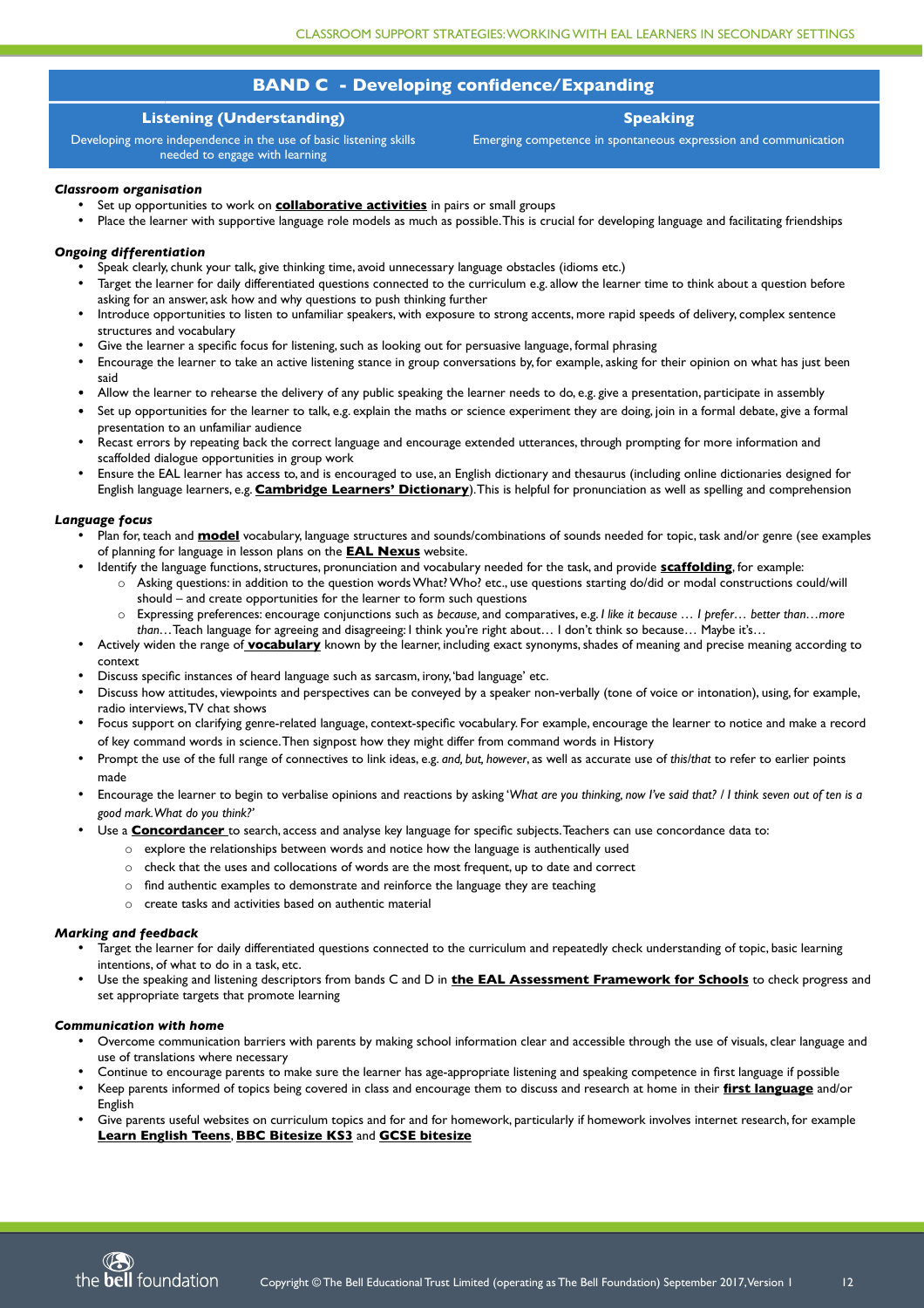# **BAND C - Developing competence/Expanding**

# **Reading and Viewing**

Drawing on growing knowledge of vocabulary and grammar to engage with curriculum-related texts and tasks

# **Writing**

Demonstrating competence in describing and narrating personal experiences with greater accuracy and beginning to experiment with more sophisticated writing in a variety of genres in different curriculum contexts

## *Classroom organisation*

• Place the learner with supportive language role models as much as possible. This is crucial for developing language and facilitating friendships

## *Ongoing differentiation*

- Teach **vocabulary** in books/texts before reading
- Preview and annotate/highlight unseen texts: key words, difficult words/ language obstacles (such as cultural nuance, complex grammar/syntax)
- Give practice at processing **reading** within a time limit
- Practise extended reading using curriculum-related non-fiction texts, such as scientific reports, as well as fiction
- Allow the learner time to read the same text several times with a different focus
- Model the process of lifting a point from a text and adapting it within the learner's own writing, e.g. by encouraging the learner to rephrase parts of the text in their own words, or modify the grammar as necessary
- Practise **changing the format** of information, e.g. from a bar chart to a short paragraph, from a newspaper report to an eyewitness account
- Make clear the key features of different types of writing, e.g. explanation, description, narrative. Provide model texts which highlights typical language features and encourage the learner to notice and underline key words or phrases, such as choice of connectives, verb tense or use of adjectives
- Encourage the use of a thesaurus and dictionary to explore shades of meaning
- Use dictoglass with the whole class to model text construction of subject-specifc academic texts and relate language structures
- Use **Directed Activities Relating to Text (DARTs)**, for example:
	- o Sorting/matching/ spotting/sequencing activities
	- $\circ$  Labelling choosing/matching/writing
	- $\circ$  Gap-filling activities with visually-labelled choices
	- o Cut up text/pictures for the learner to re-sequence
- Ensure the EAL learner has access to, and is encouraged to, use an English dictionary and thesaurus (including online dictionaries designed for English language learners, e.g. **Cambridge Learners' Dictionary**). This is helpful for pronunciation as well as spelling and comprehension
- The learner should have access to a dual-language dictionary

#### *Language focus*

- Train the learner to use known words, spelling, or language patterns to work out what unfamiliar words mean, e.g. disempower, light bulb, undid
- Explain how punctuation supports reading comprehension by separating ideas  $(., :;)$  and supporting meaning  $('.;')$  and adds clarity of expression in written texts
- Use written texts to look at complex grammar, vocabulary and structures 'in action'. Use guiding questions or tasks to draw attention to particular language features e.g. ask the learner to locate places within the text where the author has expressed their opinion, connected two or more ideas within a sentence, provided a reason for doing something, etc. Then ask the learner to notice the language used
- Use targeted exercises to practise and refne more complex language structures (e.g. reported speech, uses of verb + -*ing*) and fner points of language (e.g. *for/ during/while)*. Use websites **Oxford Practice Grammar** or **Learn English Teens British Coancil**
- Expose the learner to texts that model any writing genres and styles the learner still fnds diffcult
- Point out the differences in the vocabulary and grammar of spoken/written and formal/informal English. Encourage the learner to use **English Grammar Profile** and **English Vocabalary Profile** for extra activities
- Explore levels of meaning in a text as relevant to the subject the learner is studying– expressed, implied, ambiguous, idioms, bias, e.g. by highlighting text

#### *Marking and feedback*

- When correcting the learner, focus on repeated errors, common English sentence constructions and concise expression
- Ask the learner to read aloud what they have written and to self-correct errors with grammar, language style, word choice, etc.
- When marking, distinguish between content and grammar, punctuation or spelling. Focus on one or two EAL areas of difficulty, such as use of correct tense, subject-verb agreement, use of pronouns. See **DfE Glossary** of grammar terms
- Use the reading and writing descriptors from Band C and D of **the EAL Assessment Framework for Schools** to check progress and set appropriate targets that promote learning

#### *Communication with home*

- Overcome communication barriers with parents by making school information clear and accessible through the use of visuals, clear language and use of translations where necessary
- Continue to encourage parents to develop the learners **first language** literacy skills
- Recommend flms, e.g. Harry Potter, and popular TV programmes that will build up the learner's literary and cultural frame of reference
- Ask parents to monitor homework and encourage the learner to complete it to the best of their English ability
- Keep parents informed of topics being covered in class and encourage them to discuss and research at home in their **first langaage** and/or English

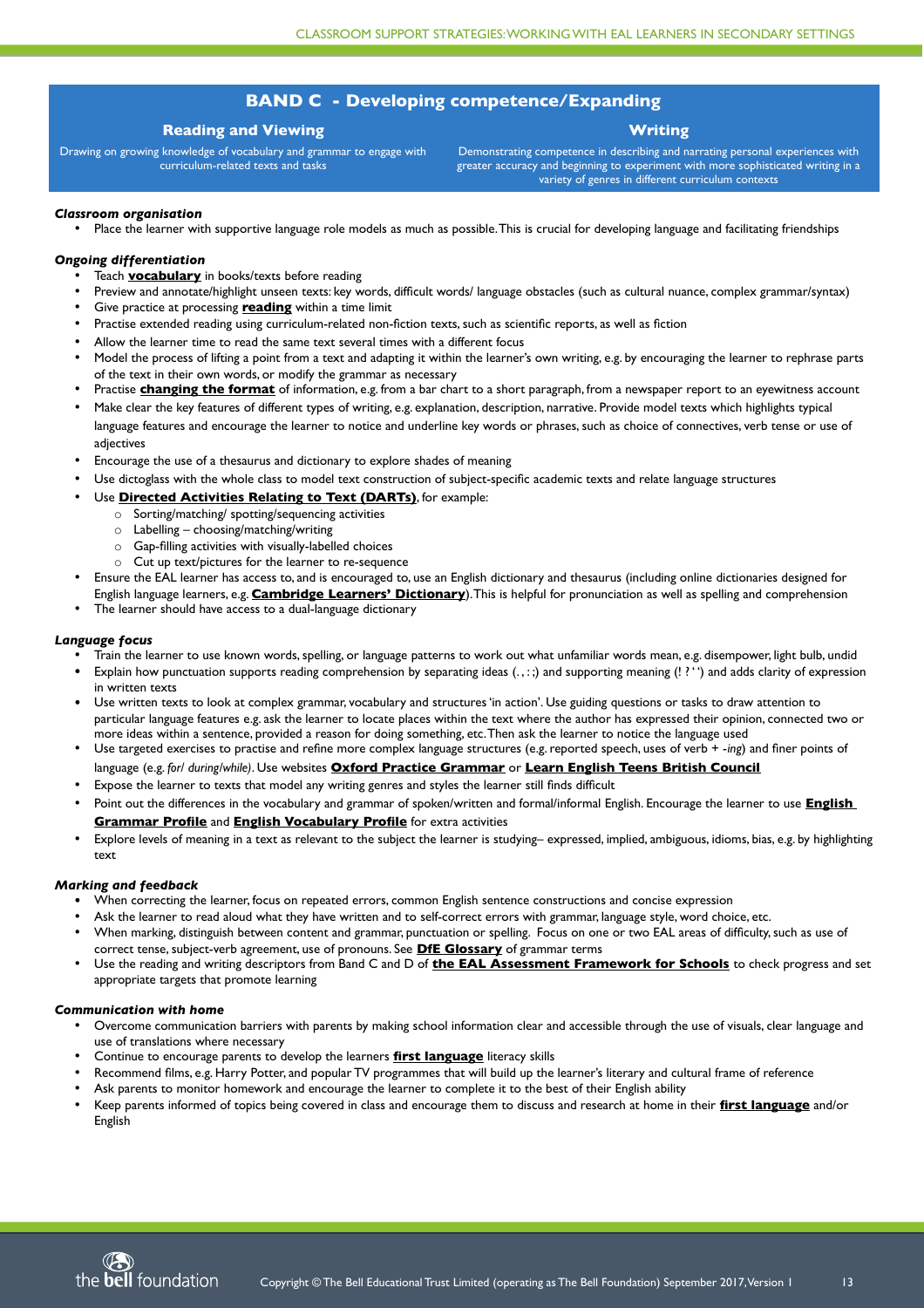# **BAND D - Competent/Diversifying**

# **Listening (Understanding)**

Applying listening skills over an increasing range of contexts and functions

# **Speaking**

Competence in producing more varied and complex speech in a wider range of contexts

## *Classroom organisation*

- Place with supportive language role models as much as possible. This is crucial for developing language and facilitating friendships
- Set up opportunities to work on collaborative activities in pairs or small groups

#### *Ongoing differentiation*

- Encourage the learner to speak to a variety of listeners, e.g. teacher, peers, TA, offcial visitors and in a school assembly
- Set up **collaborative tasks** that practise various aspects of speaking with peers, e.g. **information-gap**, **jigsaw** activities, diamond ranking (where ideas are ranked in a diamond shape from most important to least important)
- Provide a range of opportunities to listen, including different speakers, accents, aural media and kinds of heard language
- Engage the learner in debate about controversial, topical and multi-faceted issues
- Provide plenty of 'talk for writing' activities to prepare for presentations, debates, interviews, etc. See **talk4writing**
- Set tasks that require the learner to draw upon, reshape and develop the content and language of what has been said e.g. ask the learner to restate the description, explanation, or example *in their own words* and encourage them to discuss ideas with others to deepen their understanding
- Use **graphic organisers** to generate talk and support understanding while sorting/categorising, etc.
- Although social language may well developed, **speaking frames** are still useful at this level to **scaffold** academic language
- If necessary, give EAL learners more thinking time to process complex information/language structures, when listening to English
- Encourage a perceptive or sensitive response to what is heard, showing awareness of the speaker's aims and intended meaning
- Ensure the learner has access to, and is encouraged to, use an English dictionary and thesaurus (including online dictionaries designed for English language learners, e.g. **Cambridge Learner's Dictionary**). This is helpful for pronunciation as well as spelling and comprehension

- Plan for, teach and **model** vocabulary, language structures and sounds/combinations of sounds needed for topic, task and/or genre (see examples of planning for language in lesson plans on the **EAL Nexas** website). Identify the language functions, structures, pronunciation vocabulary needed for the task, and provide **scaffolding**, for example:
	- *o* Comparing: comparatives (*bigger*) and superlatives (*the biggest*), *… is more/less… than…*
	- o Hypothesising: modal verbs, e.g. *may, might, could, would, should*
	- o Justifying: *I think… because…, In my opinion … because…*
- Prompt and encourage the learner to use subject/ topic-specific **vocabulary** encountered in class
- Discuss and clarify the usage of, for example, idioms or cultural nuances as they arise
- Increase focus on correct use of tenses e.g. use of passive voice in scientifc writing *the results were analysed, the cells are characterised by…*
- 0 Ensure the learner has opportunities to use complex constructions such as the passive (**verb** *be* **with a past participle**), conditional sentences (*if you heat ice, it melts, if the results are inconsistent, we might have to do the experiment again*), complex tenses (e.g. perfect tenses) etc.
- **Model** use of language, e.g. conditionals, if-clauses, by using questions or using the frst person, e.g. *Think what you would change about the design if it didn't fit/I probably should have used a pencil*
- Focus the learner's attention on how and why language choices vary according to audience, context or purpose (e.g. for effect, to make an impact)

- Overcome communication barriers with parents by making school information clear and accessible through the use of visuals, clear language and use of translations where necessary
- Keep parents informed of topics being covered in class and encourage them to discuss and research at home in their **first langaage** and/or English
- Give parents useful websites on curriculum topics and for homework, particularly if homework involves internet research
- Recommend books, films and TV programmes that will build up the learner's literary and cultural frame
- 



#### *Language focus*

#### *Marking and feedback*

- Analyse the learner's spoken English in the academic context, and correct weaknesses in grammar, sentence construction, etc.
- Continue to check, rather than assume, that the learner has understood/heard content, especially the fner details or where more complex language is used
- Use the speaking and listening descriptors from bands D and E in **the EAL Assessment Framework for Schools** to check progress and set appropriate targets that promote learning

## *Communication with home*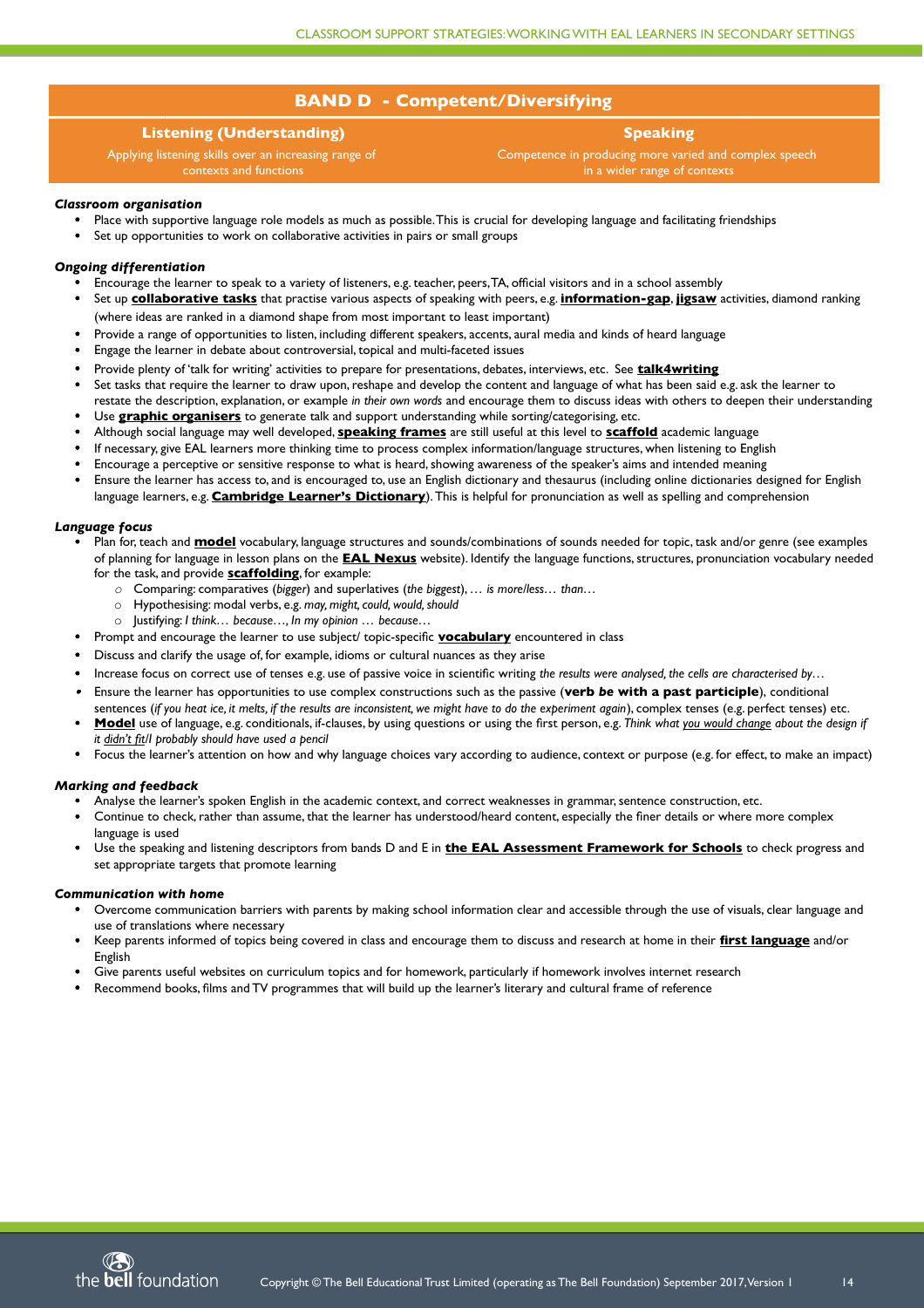# **BAND D - Competent/Diversifying**

# **Reading and Viewing**

**Writing**

Working with written language and accompanying visuals productively, using different strategies in response to curriculum tasks Demonstrating competence in controlling the content and structure of writing with greater accuracy and using a fuller range of vocabulary and grammar

# *Ongoing differentiation*

- Give practice at reading and comprehending within a strict time limit
- Discuss cultural references met in reading with the learner
- Train the learner to interpret precisely the requirements of a written task or exam response e.g. highlight the key command words, underline key words of phrases
- Discuss the literary techniques in whatever fiction text the learner is currently reading, or in a sizeable magazine article of interest to the learner. See **BBC Bitesize** for examples
- Learner **to highlight/underline** text for different purposes key information etc.
- . Provide plenty of 'talk for writing' activities:
	- o **Collaborative activities** are excellent for language development because they involve providing opportunities for purposeful communication. These include **information exchange**, **barrier games** and **jigsaw activities**
	- o Use **graphic organisers** to generate talk and support writing
- **Writing frames** and **substitution tables** are still useful at this level to **scaffold** academic language and encourage age-expected structures and fuency
- Help increase vocabulary by introducing a 'word of the day' (from **list of 1000 academic words**) and rewarding appropriate use of it in learners' writing
- **Dictogloss** is an excellent way of modelling text construction and language structures. It is good for the whole class and helps support the development of academic language
- Ensure the learner has access to, and is encouraged to, use an English dictionary and thesaurus (including online dictionaries designed for English language learners, e.g. **Cambridge Learner's Dictionary**). This is helpful for pronunciation as well as spelling and comprehension
- Provide complex, specialist and abstract texts to read that match the learner's special interests
- Ensure that the learner encounters and comprehends a wide variety of text types

## *Language focus*

- Elsewhere in the curriculum or in 1:1 intervention work, consolidate writing techniques and skills learned in English lessons
- Look at the areas of weakness or the learner across subject areas, e.g. technical vocabulary, comparing and contrasting, using accurate grammar, explaining results, collocations (words usually found together) e.g. *perform/commit/solve a crime, a strong/ heavy/slight How smell*
- Remind the learner to use a thesaurus and dictionary when reading and writing
- Continue to focus on vocabulary development e.g. keep vocabulary notebooks for each subject, make a record of synonyms, antonyms, spelling, etc.
- Focus on the meaning of instruction verbs that learners may meet in examination questions e.g. analyse, discuss, compare, contrast. etc.
- Use a **Concordancer** to search, access and analyse key language for specifc subjects. Teachers can use concordance data to:
	- $\circ$  explore the relationships between words and notice how the language is authentically used
	- o check that the uses and collocations of words to ensure they are the most frequent, up to date and correct
	- $\circ$  find authentic examples to demonstrate and reinforce the language we are teaching
	- o create worksheets based on authentic material

#### *Marking and feedback*

- Check, rather than assume, that reading texts have been fully understood. Ask comprehension questions about the text to assess the extent of the learner's understanding
- Carry out regular, detailed analysis of the learner's writing across the curriculum to pinpoint areas for development and to challenge the learner to upgrade their language use for different purposes
- Ensure the learner receives intervention to support any language-related subject learning needs, e.g. diffculty reading longer exam questions
- Use the reading and writing descriptors from Bands D and E E in **the EAL Assessment Framework for Schools** to check progress and set appropriate targets that promote learning
- Introduce an error correction code and use this to show the learner where the mistakes are in their writing and what kind of mistakes they are. As a second stage the learner can then go back and attempt to correct the mistakes
- Ask the learner to submit their work electronically and then use screen capture software, such as Jing, to provide both visual and oral feedback. This enables the teacher to explain why they are making corrections and ensure that feedback is detailed and clear
- Encourage the learner to practise their written English using **Write & Improve**. The learner can submit their written work and receive feedback on spelling, vocabulary, grammar and general style

## *Communication with home*

- Overcome communication barriers with parents by making school information clear and accessible through the use of visuals, clear language and use of translations where necessary
- Where these exist, ask parents to encourage their child to read *first language* versions of the English texts being studied in school (source these if necessary)
- Keep parents informed of topics being covered in class; encourage them to discuss and research at home in their **first langaage** and/or English
- Give parents useful websites on curriculum topics and for homework, particularly if homework involves internet research
- Recommend books as well as flms and TV programmes that will build up the learner's literary and cultural frame of reference
- Where available, encourage learners who are literate in their frst language to sit a GCSE or A-level in this language

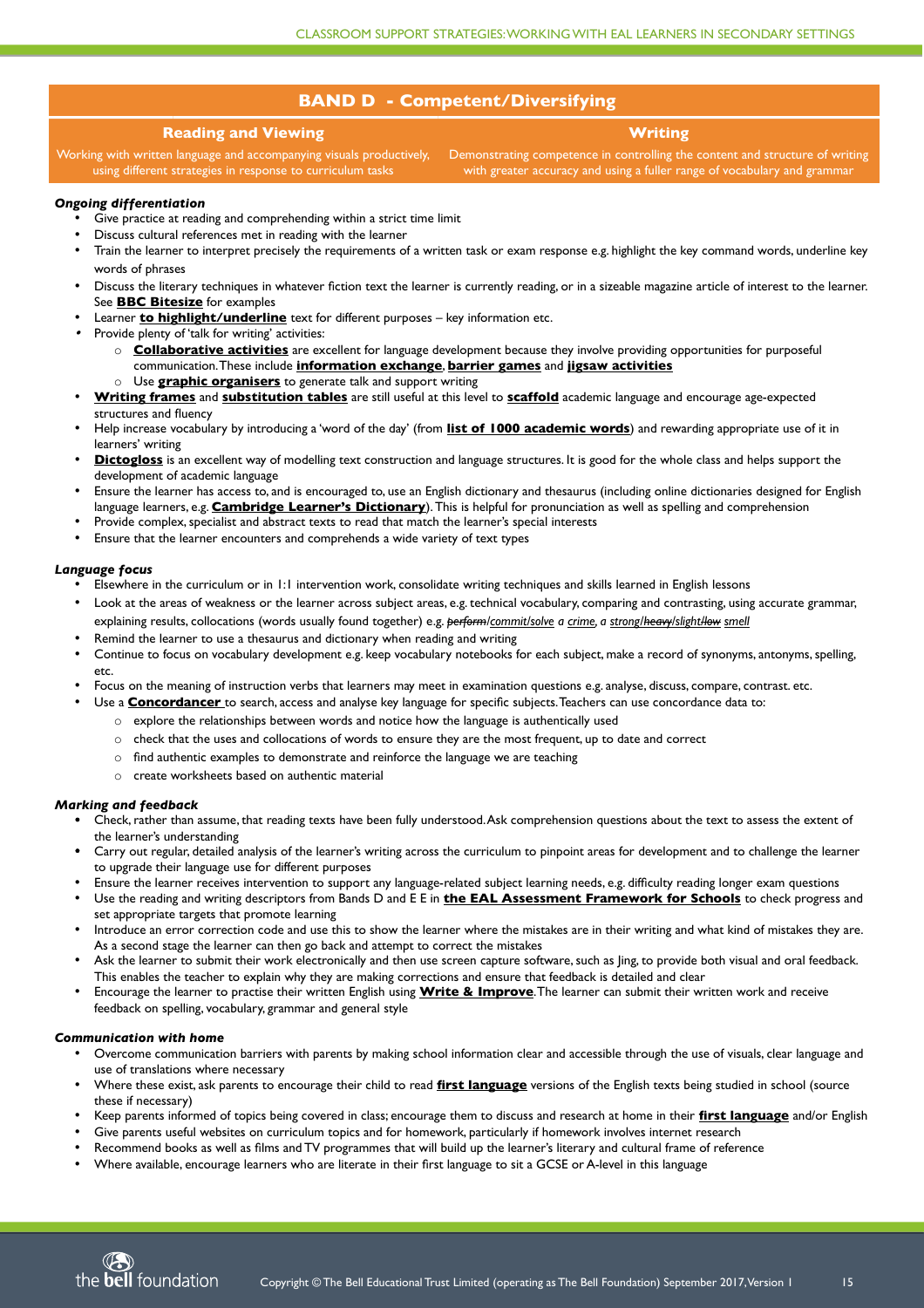# **BAND E - Flaent**

# **Listening (Understanding)**

Showing little or no disadvantage to English-speaking peers

**Speaking**

Developing competence in fuent, creative use of English

# *Ongoing differentiation*

- You and other adults in the room are language role models. To help your EAL learners achieve age-expected outcomes, clearly **model** and repeat the vocabulary and language structures required to achieve good levels in the subject area
- If necessary, allow EAL learners more thinking time to process complex information and/or language structures
- . Create regular opportunities for learners to answer more complex questions in terms of language structure and thinking: *What would happen if …? What could you have done differently …? Is there any evidence for …?*
- . Draw attention to fgurative language and idioms and use quick rephrasing where necessary
- Provide a range of opportunities to listen, including different speakers, accents, aural media and kinds of heard language
- Be aware of, and explain, cultural references that EAL learners may not understand
- . Make sure you and other adults regularly check learners' understanding of higher order concepts, vocabulary and structures
- Help increase vocabulary by introducing a 'word of the day' (from **list of 1000 academic words**) and rewarding appropriate use of it in speech
- The learner should be supported, as with any other learner, to speak confdently and effectively, including through:
- using Standard English confdently in a range of formal and informal contexts, including classroom discussion
- giving short speeches and presentations, expressing their own ideas and keeping to the point
- participating in formal debates and structured discussions, summarising and/or building on what has been said
- Ensure learners have access to and are encouraged to use an English dictionary and thesaurus (including online dictionaries designed for English language learners, e.g. **Cambridge Learner's Dictionary**

## *Language focus*

- Plan for, teach and **model** vocabulary and language structures needed for topic, task and/or genre (see examples of planning for language in lesson plans on the **EAL Nexas** website). Identify the language functions, structures, vocabulary and sounds/sound combinations needed for the task, and provide **scaffolding**, for example:
	- o Evaluating: *It might have been better if we had…, … might be biased because…* Use of conjunctions like: *however, in spite of…*
	- o Justifying: encourage conjunctions such as *because,* and structures like: *The evidence for this is… This can be seen where…*
	- o Analysing: text types, e.g. persuasive, explanation, report, review., *The most likely reason for…, was…*
- Continue to develop the learner's **vocabalary** across the curriculum, building systematically on their current knowledge e.g. creating word glossaries for different subjects and creating opportunities for the learner to use new language within subject related activities
- Point out the differences in the vocabulary and grammar of spoken/written and formal/informal English. Encourage the learner to use **English Grammar Profile** and **English Vocabalary Profile** for extra activities
- Focus on and discuss the meaning of instruction verbs that learners may meet in examination questions

## *Marking/feedback*

- Analyse the learner's spoken English in the academic context, and highlight areas for development and challenge in grammar, sentence construction, etc.
- Continue to check, rather than assume, that the learner has understood heard content, especially the fner details or where more complex language is used e.g. ask comprehension questions about key information given to assess the extent of the learners understanding
- Use the speaking and listening descriptors from Band E in **the EAL Assessment Framework for Schools** to check progress and set appropriate targets that promote learning

## *Communicate with home*

- Overcome communication barriers with parents by making school information clear and accessible through the use of visuals, clear language and use of translations where necessary
- Keep parents informed of topics being covered in class; encourage them to discuss and research at home in their **first langaage** and/or English
- Give parents useful websites on curriculum topics and for homework (including links on school website), particularly if homework involves internet research
- Recommend well-known books and flms, e.g. Harry Potter, and TV programmes that will build up the learner's literary and cultural frame of reference